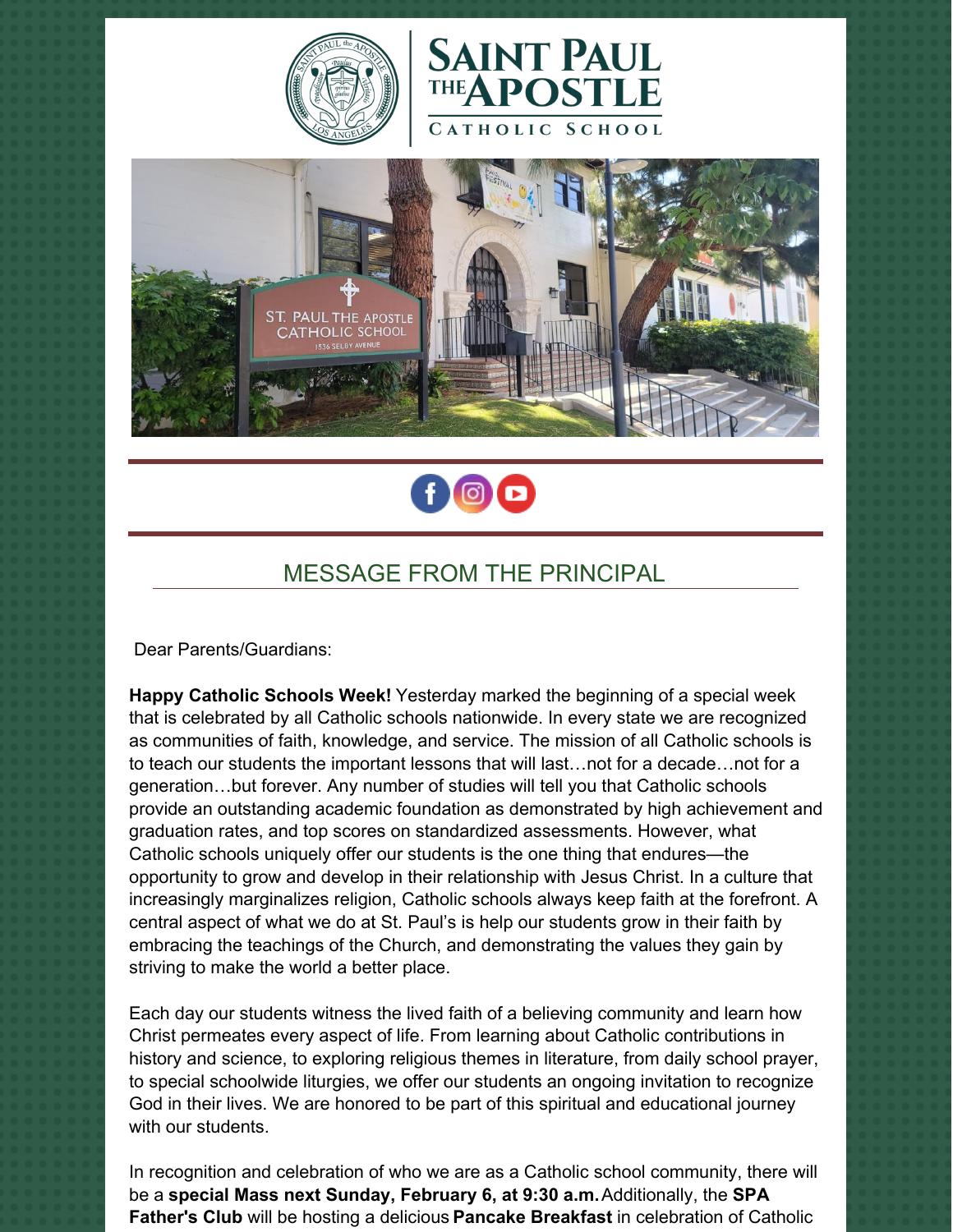Schools Week next Sunday, beginning at 8:00 a.m., and immediately following the 7:30 a.m. and 9:30 a.m. masses. The cost is \$5 per person, or \$20 per family. The breakfast will be set up in front of the Parish Center with outside seating. Yummy...we can't wait!

There will be many other enjoyable things happening this week, and to help us facilitate the different activities our Student Council members will be **"spinning the wheel"** each morning after prayer. **Wherever the wheel stops will determine which event/activity our faculty, staff, and students will be participating in the following day.** Last Friday before dismissal, the wheel landed on **"Dress Like a Tourist Day."** This means that our students may have **FREE DRESS today** and wear something that they would put on if they were going on a vacation trip. For example, if they were going to Hawaii (floral tops, shorts, flowers in the hair, leis around their neck), Disney World (Disney character tops, Mickey Mouse ears, etc.), Texas (a cowboy hat, jeans, western boots, etc.) or New York/Aspen (warm mittens, sweaters, caps, ski clothing) these items would probably be packed in their suitcases. Let them have fun in selecting their outfits, but please remember that ALL clothing MUST be appropriate for a Catholic School setting.

By spinning the wheel, we do realize that you may not have as much advanced notice as you would need for some of the free dress days, but please understand that our students tremendously enjoy this "game of chance." Also note that students do NOT have to participate in any of the free dress activities, but anyone not wanting to do so must wear their SPA uniform to school.

Thank you, once again, for ALL that you do to support the ministry of Catholic education, and especially St. Paul the Apostle School. We are truly blessed to have you with us each and every day!

Peace and Blessings,

Crystal Pinkofsky Principal

# **ANNOUNCEMENTS**

### **COVID NOTIFICATIONS!**



Last Friday and Saturday, Nurse Anderson was informed of students who had recently tested positive for COVID. These notifications came from four different families. It appears that all of these cases were from off campus sources. Emails regarding this matter were sent to the grade level families. Students who were considered close

contacts have been notified by Nurse Anderson to stay home for the required number of quarantine days. Everyone else may return to campus. To help us maintain the safety of our community, please remind your children to wear their masks correctly while indoors, wash and sanitize their hands frequently, and adhere to social distancing whenever possible. Thank you!

#### **BLESSING OF THE THROATS - SCHOOL MASS**

This Thursday, February 3, our school community will honor the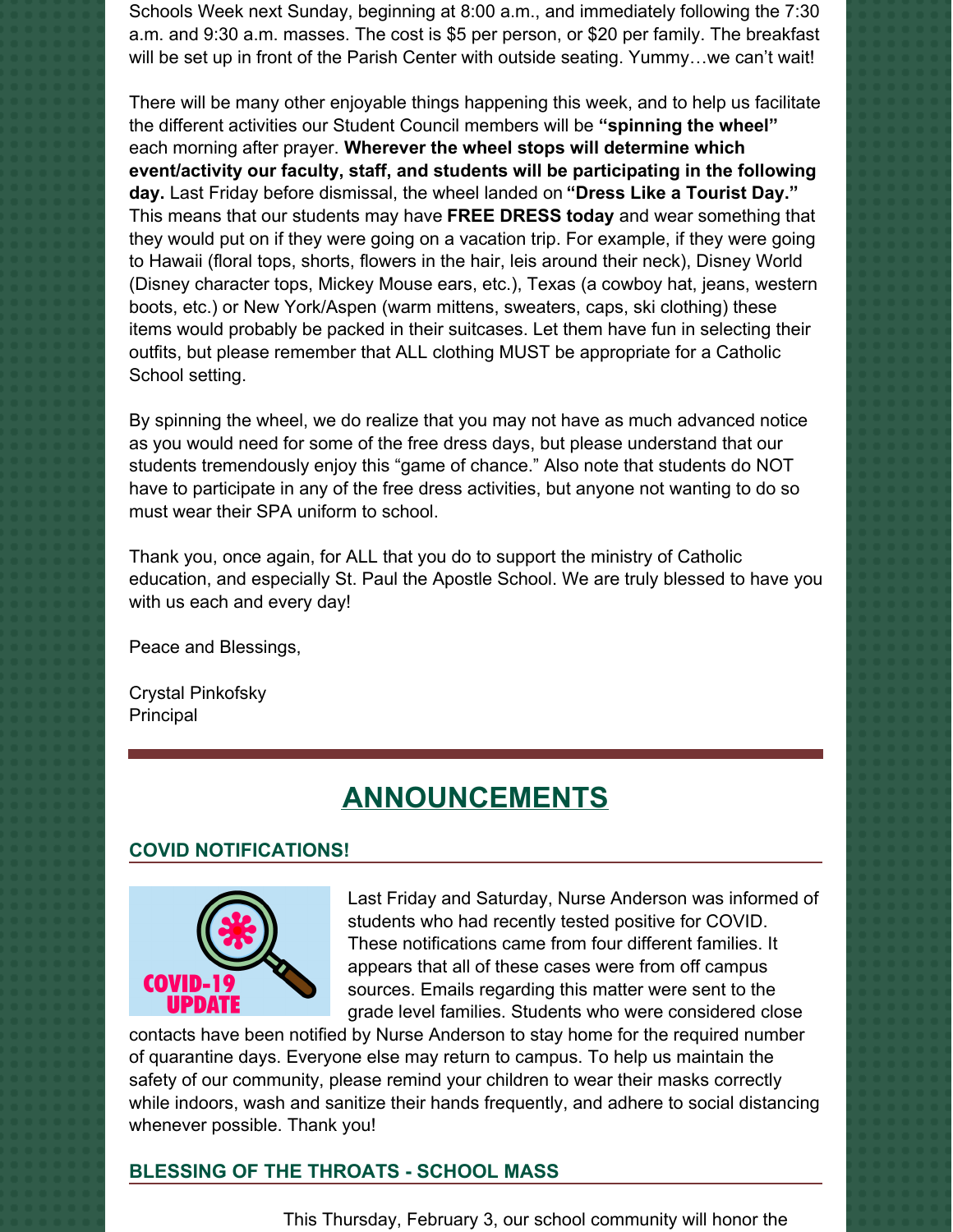

Feast Day of St. Blaise, a 3<sup>rd</sup> century Bishop, with a special liturgy. Because he is the patron saint of those with throat ailments, many churches commemorate this day with a "blessing of the throats, the sick, and the injured." Our 6<sup>th</sup> grade and Kindergarten students will attend this mass in church, and all other classes will participate via the St. Paul the Apostle Media YouTube channel. All members of our school community will receive a special blessing of the throats during this liturgy.

## **VACCINATION CLINIC AT SPA**

St. Paul the Apostle Parish will be hosting another vaccination clinic on Tuesday, February 8, from 9:30 a.m. until 2:30 p.m. All versions of the vaccination will be available for everyone who is eligible. Just click on the link below to reserve an appointment time.



**<https://www.signupgenius.com/go/805054DAAAF2AA6F85-vaccination>**

## **VALENTINE'S DAY**



We are beginning to receive many questions about Valentine's Day this year, and what will be allowed to happen on campus to celebrate the day. During our faculty meeting last Friday, it was agreed that the students would be able to exchange Valentine cards and treats as longs as the following protocols are followed:

- While it is completely voluntary, students who want to distribute Valentine cards at school MUST have a card for each of the classmates in their homeroom. This will help to ensure that everyone is included, and no one is left out.
- Any candy "treats" that are shared MUST be purchased already individually wrapped to help keep our students safe. The same policy applies to the sharing of treats as well—everyone must be included.

All of the cards and treats will be distributed at the end of the day. Students will be given bags in which to place all of their Valentine goodies to take home. Parents can then decide how and when the Valentine treats can be enjoyed.

As an extra added "bonus", students may have FREE DRESS on Valentine's Day if at least one item of clothing is red, pink or white. (And yes, socks are considered as one item of clothing.) We are looking forward to a fun day with everyone!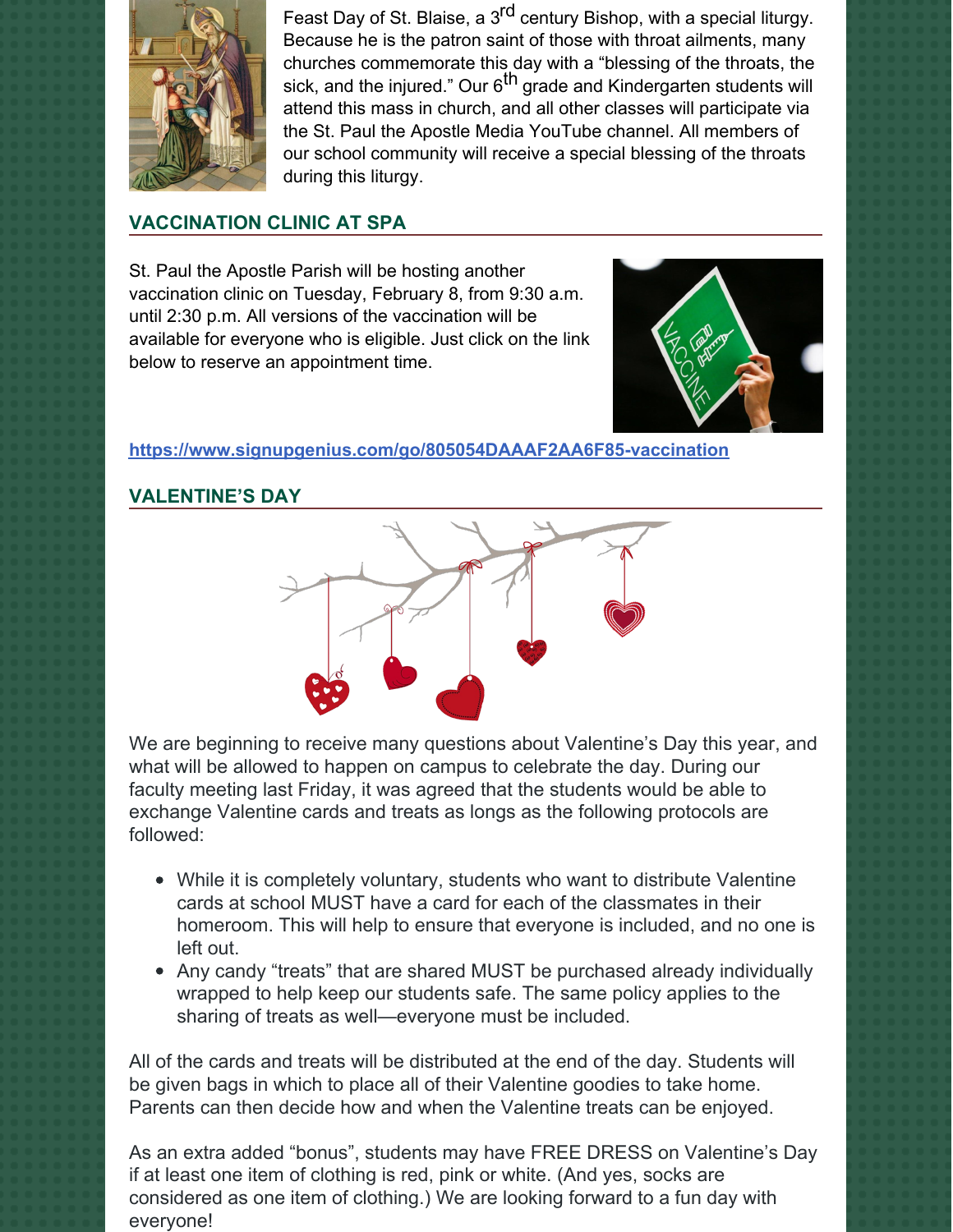## **SPA COVID TESTING**



Our next round of COVID testing for all faculty, staff, and students will be held **this Wednesday, February 2 nd.** The **ONLY** document your children will need to have is a dated and signed copy of the **COVID-19 Patient Test Request Form.**

**Please note that students in grades 4 – 8 may receive the NOSTRIL swab or NASAL swab. If this is the type of COVID test you want for your child, just check either one of those boxes on the form, otherwise he/she will receive the MOUTH swab.**

When completing the Patient Request Form, please remember to **include your email address** so that the results of the lab test can be sent directly to you, as well as Nurse Anderson. **We strongly suggest that you TYPE the requested information onto the form so that everything—including your email address—is legible**. Keep in mind that we are not using a "rapid" test, so we should expect to receive the results in approximately 24 hours. If you have not received the results by then, please contact the lab or Nurse Anderson. Any measures that we can take to help keep our community safe is well worth the effort. Thank you for your cooperation regarding this very important matter!

#### **[COVID-19](https://school.sp-apostle.org/wp-content/uploads/2021/11/PATIENT-REQ-FORM-FILLABLE.pdf) Patient Test Request Form Link**

(This document is now Form Fillable)

## **U.C.L.A.S.A.F.E. COLLECTION CENTER**



As we begin to rearrange closets, cabinets and desk space to make room for our new Christmas gifts, please know that UCLA could possibly accept some of the items you